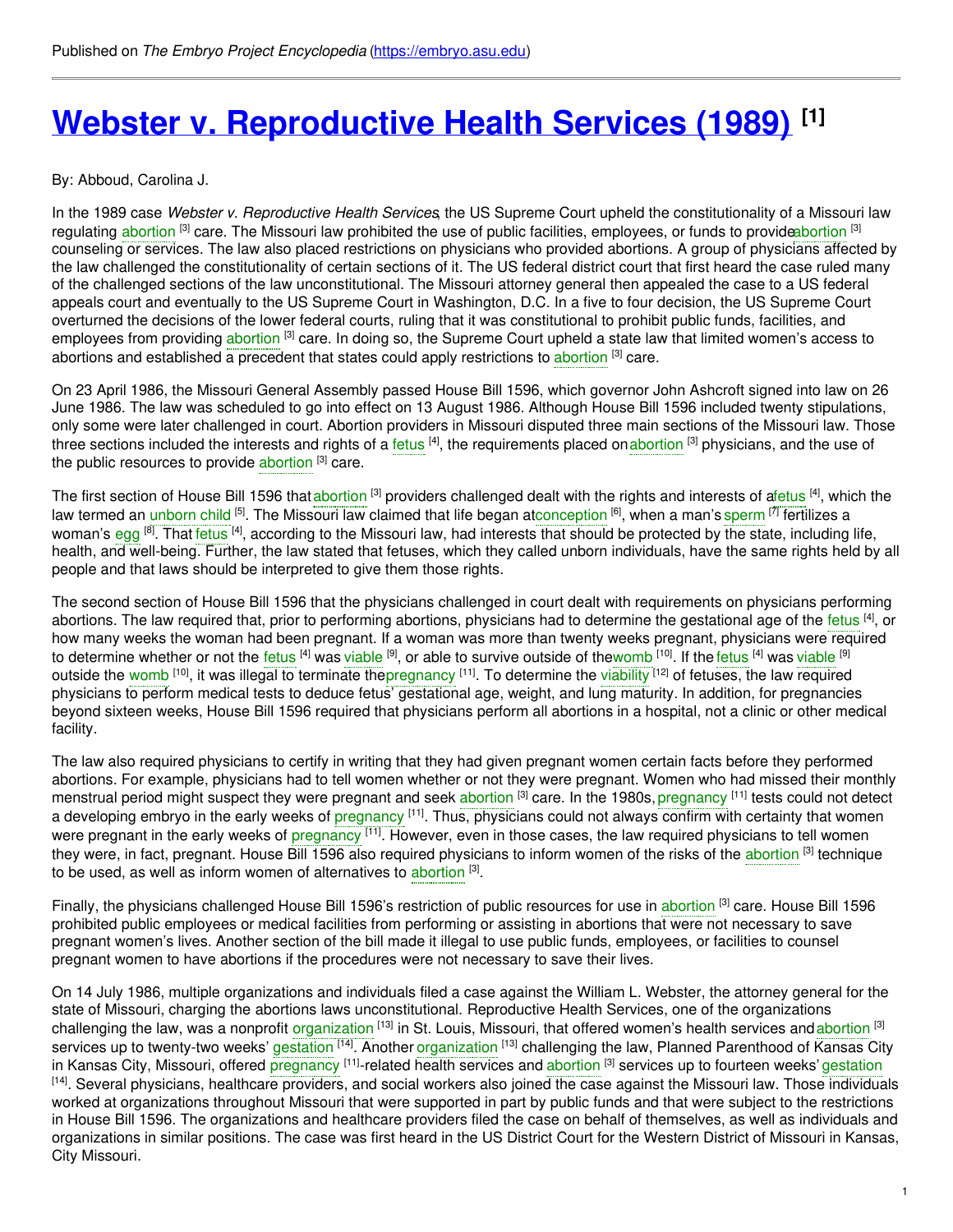On 31 July 1986, the District Court granted a temporary injunction, which stopped enforcement of the law until the case was decided. From 15 December 1986 to 18 December 1986, the judges heard the arguments of both sides. Attorneys Michael Boicourt and Jerry E. Short represented Webster in court. Frank Susman and other lawyers argued in court for Reproductive Health Services, Planned Parenthood, and the physicians and healthcare workers. Scott O. Wright served as chief judge and wrote the court's final opinion on the case.

Susman made several requests of the court before the trial began. First, Susman asked the court to give a summary judgment on the case, meaning the judges would decide the outcome of the case without hearing arguments in court. The judges granted summary judgment on one contested section of the law, stating that it was plainly unconstitutional to require attending physicians to personally inform women about the state of their pregnancies, the risks of the procedure, and the alternatives to the procedure. The judges stated that the law's wording required physicians to convey information to the women and prohibited physicians from delegating the tasks to other qualified individuals. However, for the other contested sections of the law, the judges decided that they needed to examine the evidence and hear arguments in court.

Before the trial, Susman also requested that the court not examine any evidence regarding the section of House Bill 1596 that declared life began at [conception](https://embryo.asu.edu/search?text=conception) <sup>[6]</sup> and that fetuses had protectable rights. Susman claimed that the section violated the US Supreme Court's decision in *Roe v. [Wade](https://embryo.asu.edu/search?text=Roe%20v.%20Wade)<sup>[15]</sup>*, a case decided in 1973 that established women have a right to[abortion](https://embryo.asu.edu/search?text=abortion) <sup>[3]</sup>. In *Roe* v. Wade <sup>[15]</sup> the Court did not assign any rights to the etus <sup>[4]</sup> before the third trimester <sup>[16]</sup>. The District Court judges agreed with Susman and did not examine any evidence relating to that section of the law. In their decision, the judges ruled that section of the law invalid.

When the trial began on 15 December 1986, Susman laid out each challenge to the Missouri law. Susman, on behalf of abortion [3] care providers in Missouri, first challenged the many requirements of physicians within House Bill 1596. Susman argued that the section requiring physicians to inform women of whether or not they were pregnant was unconstitutional, as it was medically impossible to do so in certain cases. Susman noted the example of menstrual extraction to show that. Physicians used a procedure called menstrual extraction to remove the contents of a woman's [uterus](https://embryo.asu.edu/search?text=uterus) <sup>[17]</sup> before a [pregnancy](https://embryo.asu.edu/search?text=pregnancy) <sup>[11]</sup> test could detect a [pregnancy](https://embryo.asu.edu/search?text=pregnancy) [11]. Menstrual extraction, by drawing out the contents of a woman'[suterus](https://embryo.asu.edu/search?text=uterus) [17], acted as a kind of[abortion](https://embryo.asu.edu/search?text=abortion) [3] up to fourteen days after the woman's normal menstrual period would have occurred. That time was so early in the <mark>[pregnancy](https://embryo.asu.edu/search?text=pregnancy) [11] that</mark> the developing embryo was difficult to detect. Therefore, a physician would not have been able to truthfully tell a woman she was certainly pregnant. Susman also argued that the section requiring abortions after sixteen weeks be performed in hospitals was not justifiable. His clients stated that hospitals did not always have the right equipment for abortions and that hospital staff sometimes delayed the procedures or had unsympathetic attitudes. By requiring physicians to perform abortions in hospitals, the law once again violated their right to practice medicine.

In his continued arguments against requirements of physicians, Susman next addressed the requirement that physicians perform medical tests to determine a fetus's [viability](https://embryo.asu.edu/search?text=viability) <sup>[12]</sup>. Susman and his clients asserted it was unconstitutional for four reasons. First, he argued that the requirement prioritized the rights of fetuses over the rights of pregnant women. Second, he argued that the requirement was vague and did not allow physicians to practice their own medical judgment. Third, Susman argued that the required tests could be unnecessary and harm women's health. Finally, he pointed out that the law did not have an emergency exception to forgo the tests when a woman's health was in danger.

After challenging the many requirements of physicians in the Missouri law, Susman and his clients challenged the sections of House Bill 1596 that prohibited the use of public funds, employees, and facilities to provide [abortion](https://embryo.asu.edu/search?text=abortion) [3] counseling or services. Susman argued that the section was unconstitutional. He claimed that the word counseling was vague, meaning it was not entirely clear what the law prohibited. That, he stated, could lead to physicians not discussing abortions at all with their patients, for fear of violating the law. Specifically, he asserted that the law violated a women's right to a private relationship with their medical providers, which the US Supreme Court established in the Fourteenth Amendment right to privacy. Susman also claimed the law violated physicians' First Amendment right to free speech.

Susman also argued that prohibiting the use of public facilities for[abortion](https://embryo.asu.edu/search?text=abortion) [3] care unconstitutionally restricted women's rights to [abortion](https://embryo.asu.edu/search?text=abortion) [3] care, as established in US Supreme Court case*Roe v. [Wade](https://embryo.asu.edu/search?text=Roe%20v.%20Wade) [15]* in 1973. Additionally, Susman claimed that restricting the use of public facilities or the participation of public employees possibly led to imprisoned women not being able to receive abortions.

After Susman gave his arguments against different parts of the Missouri law, Boicourt and Short, the attorneys representing the state of Missouri, responded to some of his claims. First they addressed the many requirements made of physicians. Regarding the requirement that, prior to performing an [abortion](https://embryo.asu.edu/search?text=abortion) <sup>[3]</sup>, physicians tell women whether or not they are pregnant, Boicourt and Short claimed that some [pregnancy](https://embryo.asu.edu/search?text=pregnancy) <sup>[11]</sup> tests could detect pregnancies before women usually sought menstrual extractions. The Missouri state attorneys also claimed that the requirement did not forbid menstrual extractions, but simply required physicians to tell women whether or not they were pregnant before performing them.

Boicourt and Short also argued that the requirement for physicians to test for feta[lviability](https://embryo.asu.edu/search?text=viability) [12] at twenty weeks of[gestation](https://embryo.asu.edu/search?text=gestation) [14] was constitutional. Boicourt and Short stated that the law did not prohibit abortions prior to twenty weeks. It simply required physicians to test for [viability](https://embryo.asu.edu/search?text=viability) <sup>[12]</sup>. Therefore, the law did not violate the Supreme Court's ruling that states could not regulate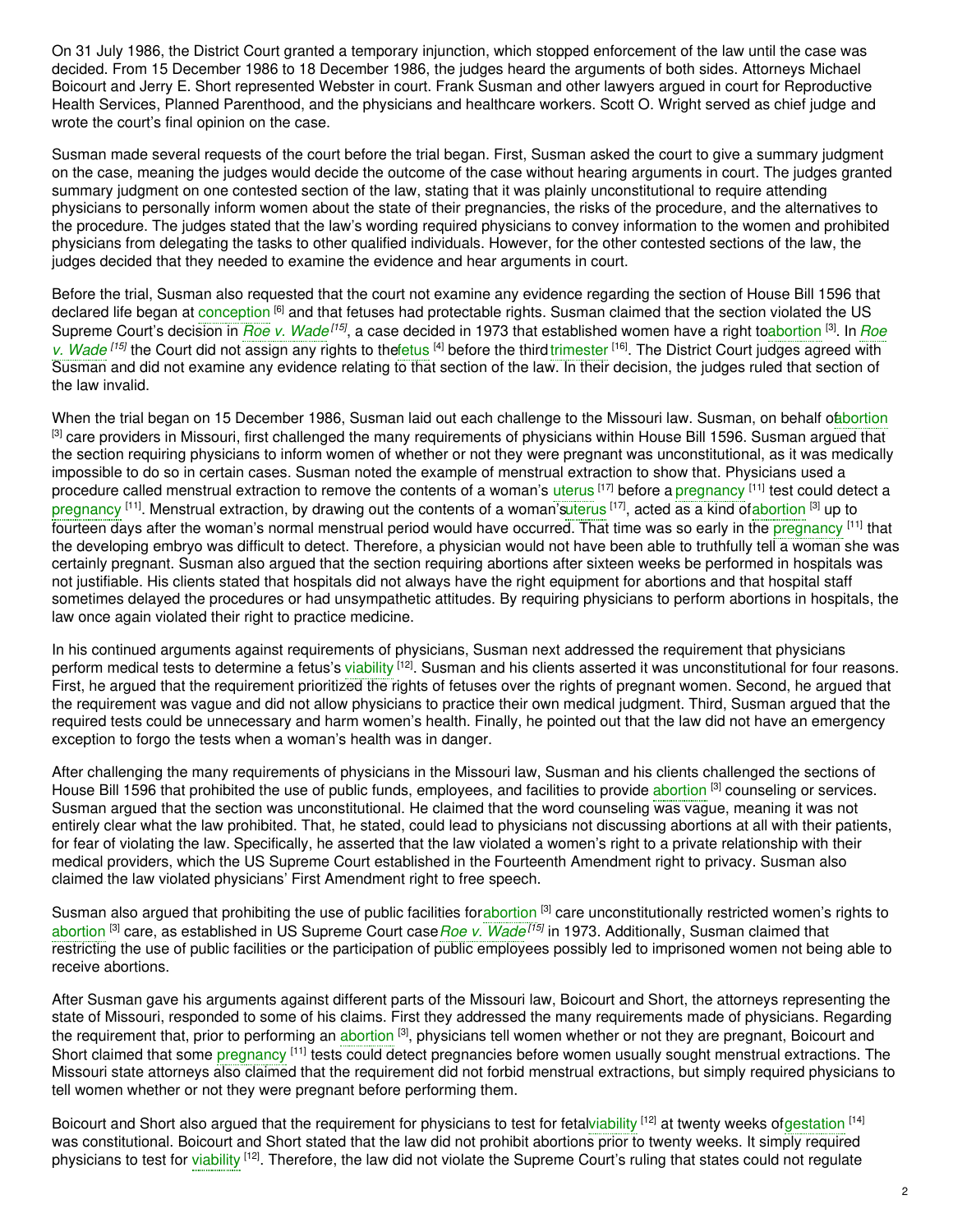abortions before the [fetus](https://embryo.asu.edu/search?text=fetus) <sup>[4]</sup> was [viable](https://embryo.asu.edu/search?text=viable) <sup>[9]</sup>. Boicourt and Short also argued that abortions past sixteen weeks had to be performed in hospitals because the procedure could result in dangerous complications or infections that might harm the woman. They maintained that other [abortion](https://embryo.asu.edu/search?text=abortion) <sup>[3]</sup> care facilities did not have the proper capabilities to deal with the medical problems that could arise after an [abortion](https://embryo.asu.edu/search?text=abortion) [3].

Finally, Boicourt and Short rebutted Susman's claims that prohibiting the actions of public employees or use of public facilities would restrict access to [abortion](https://embryo.asu.edu/search?text=abortion) <sup>[3]</sup> care. Boicourt and Short claimed that the restriction o[fabortion](https://embryo.asu.edu/search?text=abortion) <sup>[3]</sup> counseling only forbade advocating for abortions that did not save women's lives. The law, they argued, did not prohibit physicians from reviewing the risks or benefits of [abortion](https://embryo.asu.edu/search?text=abortion)s with their patients. Similarly, they claimed that prohibiting use of public funds for abortion <sup>[3]</sup> care did not affect physicians or impact their free speech in counseling women. Boicourt and Short also noted that the US Supreme Court ruled that the government was not required to fund abortions, so prohibiting public funding or public employees' participating in abortions was not unconstitutional.

After hearing the arguments regarding the constitutionality of House Bill 1596, on 30 April 1987 the District Court provided their judgment. Wright, the chief judge for the case, wrote the court's opinion to explain the reasoning behind their decision.

First, the court ruled on the requirement that physicians inform women seeking abortions whether or not they are pregnant. Because the law required physicians to do so without exception, the judges decided that the law infringed on the privacy of physicians' relationships with patients. Women, Wright stated, had a right to consult with their physicians and rely on the physicians' judgement. Therefore, the court ruled that section of House Bill 1596 unconstitutional.

Next, the court ruled on the requirement that all abortions after sixteen weeks' [gestation](https://embryo.asu.edu/search?text=gestation) <sup>[14]</sup> be performed in a hospital. Wright noted that the US Supreme Court's decision in *Roe v. [Wade](https://embryo.asu.edu/search?text=Roe%20v.%20Wade) [15]* prohibited states from regulating abortions before the third [trimester](https://embryo.asu.edu/search?text=trimester) <sup>[16]</sup>, unless the [regulation](https://embryo.asu.edu/search?text=regulation) <sup>[18]</sup> protected women's health. Wright and the District Court found that House Bill 1596's requirement forced women seeking abortions to travel farther and spend more money to receive care. In addition to imposing a burden on women, the judges also found that abortions performed in hospitals were not any safer than those performed in clinics or out-patient facilities. Therefore, they ruled that House Bill 1596's requirement was an unconstitutional [regulation](https://embryo.asu.edu/search?text=regulation) <sup>[18]</sup> on [abortion](https://embryo.asu.edu/search?text=abortion) <sup>[3]</sup> care prior to fetal [viability](https://embryo.asu.edu/search?text=viability) <sup>[12]</sup>.

Regarding physician responsibilities prior to providing an [abortion](https://embryo.asu.edu/search?text=abortion) <sup>[3]</sup>, the District Court found most of the requirements constitutional. However, the judges struck down the last part of the requirement, which mandated that physicians determine fetus' gestational age to determine [viability](https://embryo.asu.edu/search?text=viability) <sup>[12]</sup> and run all necessary tests to confirmviability <sup>[12]</sup>. In the court's opinion, Wright stated that mandating physicians to determine gestational age or run tests to determine [viability](https://embryo.asu.edu/search?text=viability) <sup>[12]</sup> violated the physicians' right to use their own judgment on how to determine whether or not a [fetus](https://embryo.asu.edu/search?text=fetus) <sup>[4]</sup> is [viable](https://embryo.asu.edu/search?text=viable) <sup>[9]</sup>.

Finally, the judges ruled on the use of public funds and assistance of public employees in [abortion](https://embryo.asu.edu/search?text=abortion) <sup>[3]</sup> care. With respect to those restrictions, the court ruled that the law was unconstitutionally vague. According to Wright, the law was not clear enough to ensure that it would be evenly applied to all physicians and [abortion](https://embryo.asu.edu/search?text=abortion) <sup>[3]</sup> care facilities. With respect to the public funding restriction, the judges stated that there was a difference between directly funding a<mark>bortion [3]</mark> care and allowing physicians to perform abortions in publically owned hospitals. In the opinion, Wright referenced the case, *Nyberg v. City of Virginia* (1982), that dealt with the same issue and allowed for [abortion](https://embryo.asu.edu/search?text=abortion) <sup>[3]</sup> care in a public hospital as long as there was no direct public spending on it. Thus, the judges ruled that prohibiting [abortion](https://embryo.asu.edu/search?text=abortion) <sup>[3]</sup> care in public facilities or by public employees was unconstitutional. The judges also stated that prohibiting public employees from assisting with abortions prevented women in prison from having access to [abortion](https://embryo.asu.edu/search?text=abortion) <sup>[3]</sup> care. In the opinion, Wright stated that the government was not required to pay for imprisoned women's [abortion](https://embryo.asu.edu/search?text=abortion)s, but the government was required to make abortion <sup>[3]</sup> care accessible.

The District Court's decision struck down much of House Bill 1596. On 12 January 1988, Webster and the State of Missouri appealed the decision to the US Court of Appeals for the Eighth Circuit in St. Louis, Missouri. On 13 July 1988, the appeals court gave its decision. The judges, Donald P. Lay, Theodore McMillian, and Richard Sheppard Arnold, upheld all the district court's decisions except for one. The appeals court, however, used different reasoning in their ruling. Lay, who served as chief judge, wrote the court opinion. The appeals court upheld the district court's decisions on the hospitalization requirement, the requirements to determine fetal [viability](https://embryo.asu.edu/search?text=viability) <sup>[12]</sup>, and the use of public facilities and public employees.

However, the appeals court rejected the district court's decision regarding the use of public funds i[nabortion](https://embryo.asu.edu/search?text=abortion) <sup>[3]</sup> care. House Bill 1596 prohibited the use of public funds to counsel pregnant women to have abortions if the procedures were not necessary to save their lives. The district court ruled that the use of public funding for [abortion](https://embryo.asu.edu/search?text=abortion) <sup>[3]</sup> care was unconstitutional, overturning the prohibition. Conversely, the appeals court judges stated that the US Supreme Court had made clear that state governments were not required to fund [abortion](https://embryo.asu.edu/search?text=abortion) <sup>[3]</sup> care. Therefore, the appeals court reversed the district court's decision. The appeals court judges ruled that the prohibition of public funds for abortions was constitutional.

Arnold, one of the appeals court judges, wrote his own opinion case, in which he dissented part of the decision. He agreed that the hospitalization requirement and the [viability](https://embryo.asu.edu/search?text=viability) <sup>[12]</sup> tests requirement were unconstitutional. He also agreed with the appeals court decision to uphold the constitutionality of the section prohibiting the use of public funds for abortions not necessary to save women's lives. In his opinion, Arnold dissented with part of the court's decision on the definition of when life began. House Bill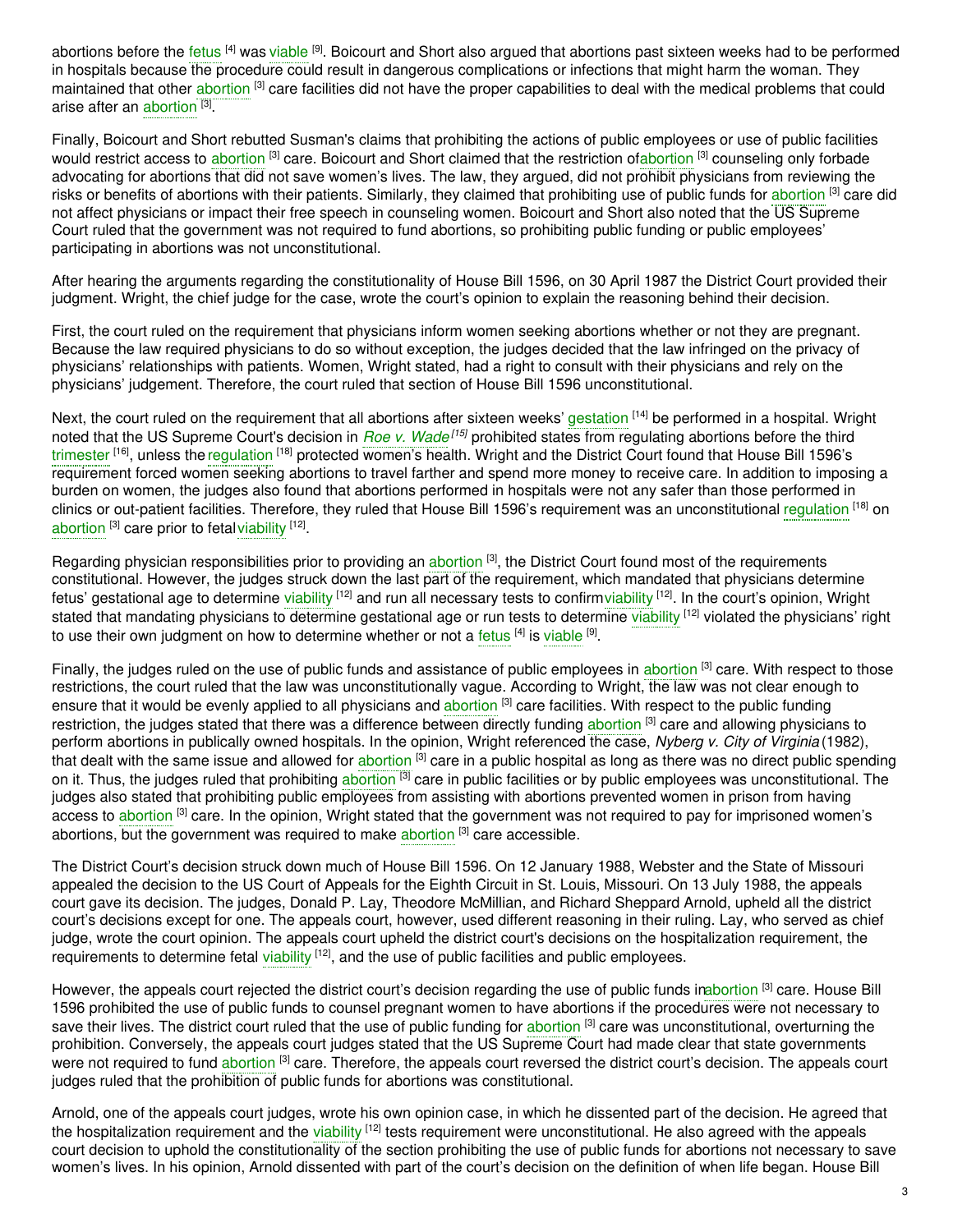1596 stated that life began at the point of [conception](https://embryo.asu.edu/search?text=conception) <sup>[6]</sup>. Both the district court and the appeals court deemed that definition unconstitutional. Arnold stated that the definition was not altogether unconstitutional. In his opinion, he claimed that it was only unconstitutional when applied to [abortion](https://embryo.asu.edu/search?text=abortion) <sup>[3]</sup> and that it was still a useful definition when applied to other subjects.

The appeals court's decision, just like the district court's decision, left much of House Bill 1596 invalid. The attorney general for Missouri, Webster, and the state of Missouri appealed the case to the US Supreme Court, where Webster argued the case against Susman on 26 April 1989. Nine justices heard the case, William Rehnquist, Byron White, Anthony Kennedy, Sandra Day O'Connor, Antonin Scalia, Harry Blackmun, William Brennan, Thurgood Marshall, and John Paul Stevens. The Court did not consider all parts of the law originally challenged by Susman and his clients, as Webster only appealed some of the appeals court's decision. The Court considered the definition of life, the ban on using public facilities or employees to assist in abortions, the ban on using public funding for [abortion](https://embryo.asu.edu/search?text=abortion) <sup>[3]</sup> counseling, and the requirement that physicians perform tests to determine the [viability](https://embryo.asu.edu/search?text=viability) <sup>[12]</sup> of fetuses. On 3 July 1989, the Court decided the case. In a five to four decision, the Court reversed all of the appeals court's decisions. Rehnquist wrote the Court's opinion, which White and Kennedy joined, or agreed with, in part.

In the Court's opinion, Justice Rehnquist went through each of House Bill 1596's requirements and explained why the Court found them constitutional. For the first part of his opinion, Rehnquist was the sole author. First, he covered the law's definition that life begins at [conception](https://embryo.asu.edu/search?text=conception) <sup>[6]</sup>, pointing out that the law did not apply that definition t[oabortion](https://embryo.asu.edu/search?text=abortion) <sup>[3]</sup> care to prevent women from receiving abortions. Therefore, the definition was not unconstitutional, as it did not restrict women's access to abortions.

On the requirement that public employees and facilities could not assist in [abortion](https://embryo.asu.edu/search?text=abortion) <sup>[3]</sup> care, Rehnquist affirmed that the right to privacy enumerated in the Fourteenth Amendment to the US Constitution did not give women the right to receive abortions from the government. The US Supreme Court case *Roe v. [Wade](https://embryo.asu.edu/search?text=Roe%20v.%20Wade) [15]* also did not stipulate that a state must provid[eabortion](https://embryo.asu.edu/search?text=abortion) [3] care to its citizens. Therefore, the Court ruled that it was not unconstitutional to ban public employees or facilities from assisting in providing [abortion](https://embryo.asu.edu/search?text=abortion) <sup>[3]</sup> care, as public employees and facilities are part of state government.

Regarding the ban on public funds being used to counsel women to have abortions, Rehnquist stated the appeals court ruled incorrectly on the matter. The Supreme Court did not agree that it was unconstitutional to use public funds for [abortion](https://embryo.asu.edu/search?text=abortion) <sup>[3]</sup> care. But, because Susman and his clients did not appeal that decision, the Supreme Court let the appeals court's ruling stand.

For the rest of the opinion, Justices White and Kennedy joined Rehnquist's opinion, meaning they agreed in full with what he was writing. Rehnquist next discussed the Court's decision on the requirement that physicians ensure that fetuses were not [viable](https://embryo.asu.edu/search?text=viable) <sup>[9]</sup> if the [abortion](https://embryo.asu.edu/search?text=abortion) <sup>[3]</sup> might be taking place after twenty or more weeks o[fpregnancy](https://embryo.asu.edu/search?text=pregnancy) <sup>[11]</sup>. Rehnquist pointed out that the Missouri law did not require physicians to do any tests, which was what the appeals court judges had assumed. The Supreme Court justices interpreted the law to say that physicians had to use only the tests that helped the physician determine whether or not the [fetus](https://embryo.asu.edu/search?text=fetus) <sup>[4]</sup> was [viable](https://embryo.asu.edu/search?text=viable) <sup>[9]</sup>. Therefore, the law was not mandating how the physician should practice medicine and so was not unconstitutional. Further, Rehnquist affirmed that the state had a compelling interest in protecting the lives of [viable](https://embryo.asu.edu/search?text=viable) <sup>[9]</sup> fetuses and therefore had a reason to require the [viability](https://embryo.asu.edu/search?text=viability) <sup>[12]</sup> assessment.

Additionally, in discussing [viability](https://embryo.asu.edu/search?text=viability) <sup>[12]</sup>, Rehnquist brought up the legal framework established in*Roe v. [Wade](https://embryo.asu.edu/search?text=Roe%20v.%20Wade)<sup>[15]</sup>*, which maintained that abortions could not be regulated by the state before the twelfth week of [pregnancy](https://embryo.asu.edu/search?text=pregnancy) <sup>[11]</sup>. The twelfth week of [pregnancy](https://embryo.asu.edu/search?text=pregnancy) <sup>[11]</sup> corresponds to the end of the firs[ttrimester](https://embryo.asu.edu/search?text=trimester) <sup>[16]</sup> of pregnancy <sup>[11]</sup>, meaning that *Roe v. [Wade](https://embryo.asu.edu/search?text=Roe%20v.%20Wade)<sup>[15]</sup> prevented states* from regulating first [trimester](https://embryo.asu.edu/search?text=trimester) <sup>[16]</sup> abortions. Citing the many, intricate laws that had arisen from tha[ttrimester](https://embryo.asu.edu/search?text=trimester) <sup>[16]</sup> framework, Rehnquist concluded that the [trimester](https://embryo.asu.edu/search?text=trimester) <sup>[16]</sup> framework did not make sense anymore and that making decisions based on the [viability](https://embryo.asu.edu/search?text=viability) <sup>[12]</sup> of fetuses was more useful. Switching to [aviability](https://embryo.asu.edu/search?text=viability) <sup>[12]</sup> framework meant that states could regulate abortions during any period that the [fetus](https://embryo.asu.edu/search?text=fetus) <sup>[4]</sup> was [viable](https://embryo.asu.edu/search?text=viable) <sup>[9]</sup>, or able to live outside the[womb](https://embryo.asu.edu/search?text=womb) <sup>[10]</sup>.

The Supreme Court's decision reversed the appeals court's decisions on all the matters they examined. Other Supreme Court justices wrote their own opinions about the case decision. Justice O'Connor concurred with the Court's decisions, except she used different reasoning to justify the requirement that physicians determine the [viability](https://embryo.asu.edu/search?text=viability) <sup>[12]</sup> of a [fetus](https://embryo.asu.edu/search?text=fetus) <sup>[4]</sup> before an [abortion](https://embryo.asu.edu/search?text=abortion) <sup>[3]</sup>. O'Connor reasoned that in requiring the [viability](https://embryo.asu.edu/search?text=viability) <sup>[12]</sup> tests, the state was not overstepping its ability to regulate abortions. In other words, the [viability](https://embryo.asu.edu/search?text=viability) <sup>[12]</sup> tests were legal because the state had a right to protect the potential life of th<del>ɗe</del>tus <sup>[4]</sup>. Additionally, O'Connor claimed that the tests were not an undue burden on women because they were not costly.

Justice Scalia wrote a similar opinion to O'Connor's. He agreed with the Court's decision about the validity of requiring [viability](https://embryo.asu.edu/search?text=viability) <sup>[12]</sup> tests but had a different argument. Most of his opinion, like O'Connor's, focused on th[eviability](https://embryo.asu.edu/search?text=viability) <sup>[12]</sup> tests where Scalia criticized O'Connor's interpretation of the law. O'Connor based her decision on the state's interest in protecting the possibility of a [viable](https://embryo.asu.edu/search?text=viable) <sup>[9]</sup> [fetus](https://embryo.asu.edu/search?text=fetus) <sup>[4]</sup>. Scalia stated that [viability](https://embryo.asu.edu/search?text=viability) <sup>[12]</sup> already implied a possibility, the possibility that afetus <sup>[4]</sup> could survive outside the [womb](https://embryo.asu.edu/search?text=womb) <sup>[10]</sup>, and so O'Connor's reasoning was redundant. Scalia wrote that th[eviability](https://embryo.asu.edu/search?text=viability) <sup>[12]</sup> tests were already constitutional without O'Connor's new line of reasoning. He argued that the Court had ruled too broadly on other cases, unnecessarily interpreting the law. He claimed that the Court's tendency to rule broadly on cases was distorting the public's view of the Supreme Court, as the Court was using the overbroad rulings to make policy decisions instead of judging the cases as they were.

Justice Blackmun did not agree with the Court's decision. He detailed his thoughts on the case in his dissenting opinion, in which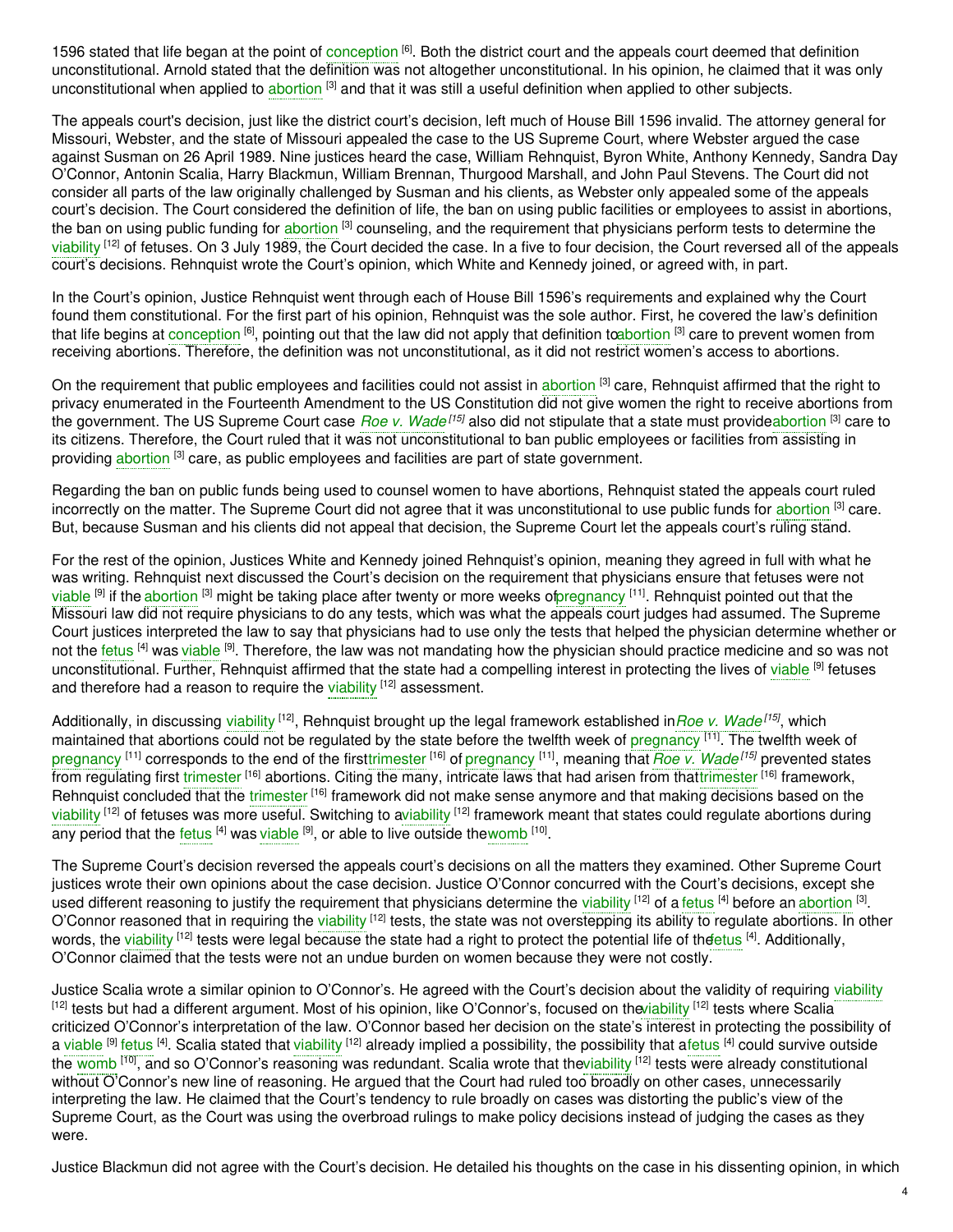he agreed with some of the Court's reasoning and disagreed with other parts. Justices Brennan and Marshall joined his opinion, which focused on the [viability](https://embryo.asu.edu/search?text=viability) <sup>[12]</sup> tests. Blackmun outlined three problems with the Court's decision on th[eviability](https://embryo.asu.edu/search?text=viability) <sup>[12]</sup> tests. First, he claimed that the Supreme Court had interpreted the law wrong. The Court, he stated, interpreted the law to mean that the physician did not have to perform the specific tests mentioned. Blackmun asserted that the law did, in fact, require physicians to perform those tests, which were for determining gestational age, gestational weight, and lung maturity. Blackmun stated that the law was therefore unconstitutional because it violated a physician's right to practice medicine independently. In addition, he wrote, the law was unconstitutional because the tests had no medical justification. The tests also presented risks to the [fetus](https://embryo.asu.edu/search?text=fetus) <sup>[4]</sup> and the pregnant woman because they required piercing the fluid around the [fetus](https://embryo.asu.edu/search?text=fetus) <sup>[4]</sup> and potentially exposing it to outside contaminants. The [viability](https://embryo.asu.edu/search?text=viability) <sup>[12]</sup> tests, he concluded, had no purpose other than making abortions more burdensome, which violated *Roe v. [Wade](https://embryo.asu.edu/search?text=Roe%20v.%20Wade) [15]* .

Blackmun's other two disagreements with the Supreme Court's decision centered on how its reasoning violated the decision made in *Roe v. [Wade](https://embryo.asu.edu/search?text=Roe%20v.%20Wade)<sup>[15]</sup>.* First, Blackmun claimed that the Supreme Court's incorrect interpretation of the law required the Court to change how it decided the legality of abortions. *Roe v. [Wade](https://embryo.asu.edu/search?text=Roe%20v.%20Wade) [15]* established that abortions were legal if they occurred within the first [trimester](https://embryo.asu.edu/search?text=trimester) <sup>[16]</sup> of [pregnancy](https://embryo.asu.edu/search?text=pregnancy) <sup>[11]</sup>. Before then, states had no right to prohibit them. But Blackmun claimed that the Court's decision in the current case made abortions legal only if they occurred before the [fetus](https://embryo.asu.edu/search?text=fetus) <sup>[4]</sup> was [viable](https://embryo.asu.edu/search?text=viable) <sup>[9]</sup>. The [viability](https://embryo.asu.edu/search?text=viability) <sup>[12]</sup> standard, he said, would replace the [trimester](https://embryo.asu.edu/search?text=trimester) <sup>[16]</sup> standard, which went against the decision in Roe.

Blackmun's final disagreement with the Court's decision also focused on the Court's treatment of *Roe v. [Wade](https://embryo.asu.edu/search?text=Roe%20v.%20Wade) [15]* . The Court's decision in *Webster v. Reproductive Health Services* stated that the state could require physicians to do medical tests prior to an [abortion](https://embryo.asu.edu/search?text=abortion) <sup>[3]</sup> if those tests permissibly furthered the state's interest in protecting potential life. Blackmun pointed out that that decision was very broad, enabling states to require a wide range of tests as long as those tests somehow related to protecting the fetus's potential life. That, he stated, practically overruled the decision made in *Roe v. [Wade](https://embryo.asu.edu/search?text=Roe%20v.%20Wade) [15]* by granting states the right to strictly regulate abortions, even in the first [trimester](https://embryo.asu.edu/search?text=trimester) [16].

Justice Stevens was the final justice to give his opinion. He concurred with most of the Court's decision but dissented in two areas. First, he contested the Court's decision on the [viability](https://embryo.asu.edu/search?text=viability) <sup>[12]</sup> tests. He wrote that he agreed with the opinions of other justices that there was no need to create new legal interpretations to justify the [viability](https://embryo.asu.edu/search?text=viability) <sup>[12]</sup> tests. He also agreed with Blackmun that the Court had wrongly interpreted the phrasing of the [viability](https://embryo.asu.edu/search?text=viability) <sup>[12]</sup> law and concurred that the tests were unconstitutional.

Stevens also disagreed with the Court's decision on the Missouri law's definition of life. The law defined [conception](https://embryo.asu.edu/search?text=conception) <sup>[6]</sup> as occurring when the woman's [egg](https://embryo.asu.edu/search?text=egg) <sup>[8]</sup> was fertilized by the man's [sperm](https://embryo.asu.edu/search?text=sperm) <sup>[7]</sup>. Stevens wrote that most medical textbooks defined [conception](https://embryo.asu.edu/search?text=conception) <sup>[6]</sup> as the point when the embryo implanted in the woman'[suterus](https://embryo.asu.edu/search?text=uterus) <sup>[17]</sup>, where it would grow and develop into a [fetus](https://embryo.asu.edu/search?text=fetus) <sup>[4]</sup>. Stevens claimed that the more restrictive definition of [conception](https://embryo.asu.edu/search?text=conception) <sup>[6]</sup> in the Missouri law prohibited women from using certain forms of [contraception](https://embryo.asu.edu/search?text=contraception) <sup>[19]</sup> that disrupted the reproductive process after the[sperm](https://embryo.asu.edu/search?text=sperm) [7] fertilized the [egg](https://embryo.asu.edu/search?text=egg) [8]. That prohibition by the Missouri law, he claimed, violated women's freedom to use contraceptives, as established in the US Supreme Court case Griswold v. [Connecticut](https://embryo.asu.edu/search?text=Griswold%20v.%20Connecticut)<sup>[20]</sup> (1965). Stevens went on to say that Missouri's definition o[fconception](https://embryo.asu.edu/search?text=conception) [6] was in accordance with some Christian beliefs, which violated the Establishment Clause of the First Amendment to the US Constitution. That clause required that religion not play a role in government or law. He concluded that the definition was there purely to prevent access to [abortion](https://embryo.asu.edu/search?text=abortion)<sup>[3]</sup> care.

Though many Supreme Court justices disagreed with parts of the majority opinion, as a whole the Supreme Court decided that the Missouri law was constitutional and should not be dismantled. The Supreme Court case *Webster v. Reproductive Health* Services helped establish that states could regulate [abortion](https://embryo.asu.edu/search?text=abortion)<sup>[3]</sup> care. In the 1992 US Supreme Court case Planned Parenthood *v. Casey*, the Court used the decision in Webster to affirm outright that states could regulat[eabortion](https://embryo.asu.edu/search?text=abortion) [3] care, even in the first [trimester](https://embryo.asu.edu/search?text=trimester) <sup>[16]</sup>, in order to protect fetal life and ensure that women made fully informed decisions. In that same case, the Court used the *Webster* decision to state that the legality of abortions should be considered on th[eviability](https://embryo.asu.edu/search?text=viability) [12] of the [fetus](https://embryo.asu.edu/search?text=fetus) [4], not the stage of the <mark>[pregnancy](https://embryo.asu.edu/search?text=pregnancy) [11]. Prior to *Casey*, abortions were illegal if conducted after the first[trimester](https://embryo.asu.edu/search?text=trimester) [16]. After *Casey*, abortions</mark> were illegal if performed after the [fetus](https://embryo.asu.edu/search?text=fetus) <sup>[4]</sup> was [viable](https://embryo.asu.edu/search?text=viable) <sup>[9]</sup>, or able to live outside the[womb](https://embryo.asu.edu/search?text=womb) <sup>[10]</sup>. Both *Webster* and *Casey* granted the states power to apply more stringent regulations to [abortion](https://embryo.asu.edu/search?text=abortion) <sup>[3]</sup> care, limiting women's access to the procedure.

# **Sources**

- 1. Legal Information Institute. "Eighth Amendment." Cornell [University](https://embryo.asu.edu/search?text=Cornell%20University) <sup>[21]</sup> Law School. [https://www.law.cornell.edu/constitution/eighth\\_amendment](https://www.law.cornell.edu/constitution/eighth_amendment)<sup>[22]</sup> (Accessed October 12, 2016).
- 2. Legal Information Institute. "Establishment Clause." Cornell [University](https://embryo.asu.edu/search?text=Cornell%20University) <sup>[21]</sup> Law School. [https://www.law.cornell.edu/wex/establishment\\_clause](https://www.law.cornell.edu/wex/establishment_clause)<sup>[23]</sup> (Accessed November 10, 2016).
- 3. First Amendment to the US Constitution. (1791).[https://www.law.cornell.edu/constitution/first\\_amendment](https://www.law.cornell.edu/constitution/first_amendment)<sup>[24]</sup> (Accessed December 10, 2017).
- 4. Fourteenth Amendment to the US Constitution. (1868). <https://www.law.cornell.edu/constitution/amendmentxiv><sup>[25]</sup> (Accessed December 10, 2017).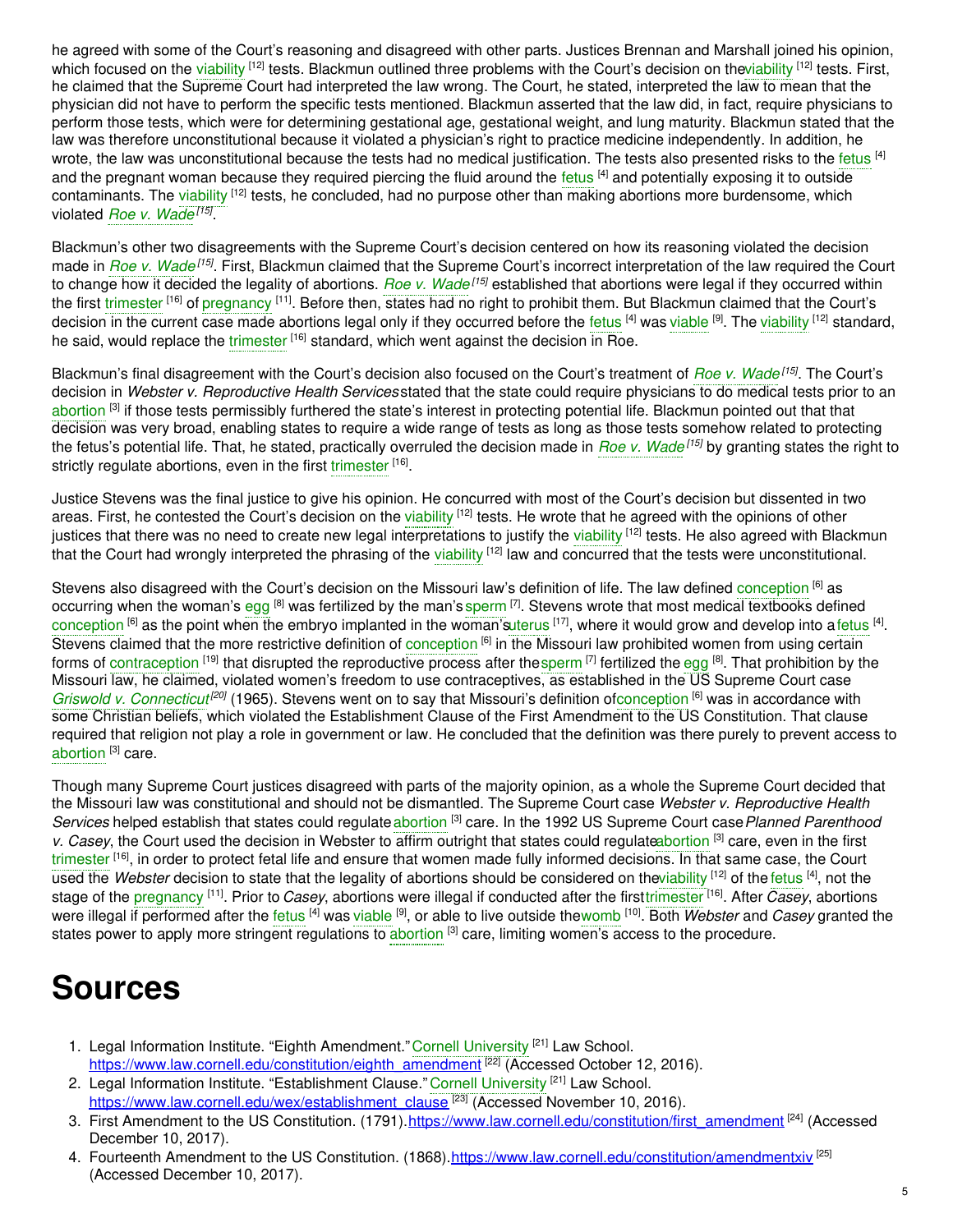- 5. Missouri Senate Committee Substitute for House Bill No. 1596, 83rd General assembly, 2nd Reg. Sess. (1986).
- 6. Nyberg v. City of Virginia, 667 F.2d 754 (1982). [https://scholar.google.com/scholar\\_case?case=12178237290129659990](https://scholar.google.com/scholar_case?case=12178237290129659990) [26] (Accessed December 10, 2017).
- 7. Reproductive Health Service v. Webster, 851 F.2d 1071 (8th Cir. [1988\).https://scholar.google.com/scholar\\_case?](https://scholar.google.com/scholar_case?case=11793206093509279806) case=11793206093509279806<sup>[27]</sup> (Accessed October 12, 2016).
- 8. Reproductive Health Services v. Webster, 662 F. Supp. 407 (W.D. Mo. [1987\).https://scholar.google.com/scholar\\_case?](https://scholar.google.com/scholar_case?case=12930259039283180004) case=12930259039283180004<sup>[28]</sup> (Accessed October 12, 2016).
- 9. Roe v. [Wade](https://embryo.asu.edu/search?text=Roe%20v.%20Wade)<sup>[15]</sup>, 410 U.S. 113 (1973). <u>[https://scholar.google.com/scholar\\_case?case=12334123945835207673](https://scholar.google.com/scholar_case?case=12334123945835207673)</u> <sup>[29]</sup> (Accessed December 10, 2017).
- 10. Stringer, Judy, M. Anderson, R. W. Beard, D. V. Fairweather, and S. J. Steele. "Very early termination opregnancy <sup>[11]</sup> (menstrual extraction)." *British Medical Journal* 3 (1975): 7–9. <https://www.ncbi.nlm.nih.gov/pmc/articles/PMC1673748/pdf/brmedj01454-0011.pdf> <sup>[30]</sup> (Accessed December 12, 2017).
- 11. Planned Parenthood of Southeastern Pa. v. Casey, 505 U.S. 833 (1992). https://scholar.google.com/scholar\_case? case=6298856056242550994 [31] (Accessed November 10, 2016).
- 12. Webster v. Reproductive Health Services, 492 U.S. 490 (1989). https://scholar.google.com/scholar\_case? case=2944985204861123439 <sup>[32]</sup> (Accessed October 12, 2016).

In the 1989 case Webster v. Reproductive Health Services, the US Supreme Court upheld the constitutionality of a Missouri law regulating abortion care. The Missouri law prohibited the use of public facilities, employees, or funds to provide abortion counseling or services. The law also placed restrictions on physicians who provided abortions. A group of physicians affected by the law challenged the constitutionality of certain sections of it. The US federal district court that first heard the case ruled many of the challenged sections of the law unconstitutional. The Missouri attorney general then appealed the case to an US federal appeals court and eventually to the US Supreme Court in Washington, D.C. In a five to four decision, the US Supreme Court overturned the decisions of the lower federal courts, ruling that it was constitutional to prohibit public funds, facilities, and employees from providing abortion care. In doing so, the Supreme Court upheld a state law that limited women's access to abortions and established a precedent that states could apply restrictions to abortion care.

# **Subject**

[Ashcroft,](https://embryo.asu.edu/library-congress-subject-headings/ashcroft-john-d-1942) John D., 1942-<sup>[33]</sup> Birth [control](https://embryo.asu.edu/library-congress-subject-headings/birth-control-clinics) clinics <sup>[34]</sup> [Abortion](https://embryo.asu.edu/library-congress-subject-headings/abortion) <sup>[35]</sup> Family [Planning](https://embryo.asu.edu/library-congress-subject-headings/family-planning-services) Services <sup>[36]</sup> Abortion--Law and [legislation--United](https://embryo.asu.edu/library-congress-subject-headings/abortion-law-and-legislation-united-states) States <sup>[37]</sup> United States. [Supreme](https://embryo.asu.edu/library-congress-subject-headings/united-states-supreme-court-0) Court <sup>[38]</sup> [Contraception](https://embryo.asu.edu/library-congress-subject-headings/united-states-district-court-missouri-western-district) <sup>[39]</sup> [Reproductive](https://embryo.asu.edu/library-congress-subject-headings/reproductive-rights) rights <sup>[40]</sup> United States. District Court (Missouri: Western District) <sup>[41]</sup> United States. Court of [Appeals](https://embryo.asu.edu/library-congress-subject-headings/united-states-court-appeals-8th-circuit) (8th Circuit) <sup>[42]</sup> [Wright,](https://embryo.asu.edu/library-congress-subject-headings/wright-scott-o-1923) Scott O., 1923-<sup>[43]</sup> [Webster,](https://embryo.asu.edu/library-congress-subject-headings/webster-william-l) William L. <sup>[44]</sup> Planned [Parenthood](https://embryo.asu.edu/library-congress-subject-headings/planned-parenthood-federation-america) Federation of America <sup>[45]</sup> [Susman,](https://embryo.asu.edu/library-congress-subject-headings/susman-frank-1941) Frank, 1941-<sup>[46]</sup> White, Byron R., [1917-2002](https://embryo.asu.edu/library-congress-subject-headings/white-byron-r-1917-2002)<sup>[47]</sup> Brennan, William J., [1906-1997](https://embryo.asu.edu/library-congress-subject-headings/brennan-william-j-1906-1997) <sup>[48]</sup> <u>[Rehnquist,](https://embryo.asu.edu/library-congress-subject-headings/blackmun-harry-harry-andrew-1908-1999) William H., 1924-2005</u><sup>[49]</sup> <u>Marshall, Thurgood, [1908-1993](https://embryo.asu.edu/library-congress-subject-headings/marshall-thurgood-1908-1993)</u> <sup>[50]</sup> [Stevens,](https://embryo.asu.edu/library-congress-subject-headings/stevens-john-paul-1920) John Paul, 1920-<sup>[51]</sup> Blackmun, Harry A. (Harry Andrew), 1908-1999 <sup>[52]</sup> Scalia, [Antonin](https://embryo.asu.edu/library-congress-subject-headings/scalia-antonin) <sup>[53]</sup> [Kennedy,](https://embryo.asu.edu/library-congress-subject-headings/kennedy-anthony-m-1936) Anthony M., 1936- <sup>[54]</sup> [O'Connor,](https://embryo.asu.edu/library-congress-subject-headings/oconnor-sandra-day-1930) Sandra Day, 1930- <sup>[55]</sup> [Reproductive](https://embryo.asu.edu/medical-subject-headings/reproductive-health) Health <sup>[56]</sup> [Women's](https://embryo.asu.edu/medical-subject-headings/womens-health) Health <sup>[57]</sup>

# **Topic**

[Legal](https://embryo.asu.edu/topics/legal) <sup>[58]</sup>

# **Publisher**

Arizona State University. School of Life Sciences. Center for Biology and Society. Embryo Project Encyclopedia.

# **Rights**

Copyright Arizona Board of Regents Licensed as Creative Commons Attribution-NonCommercial-Share Alike 3.0 Unported (CC BY-NC-SA 3.0) http://creativecommons.org/licenses/by-nc-sa/3.0/

#### **Format**

<u>[Articles](https://embryo.asu.edu/formats/articles)</u>  $^{\left[ 59\right] }$ 

**Last Modified** Wednesday, July 4, 2018 - 04:40

# **DC Date**

2017-02-26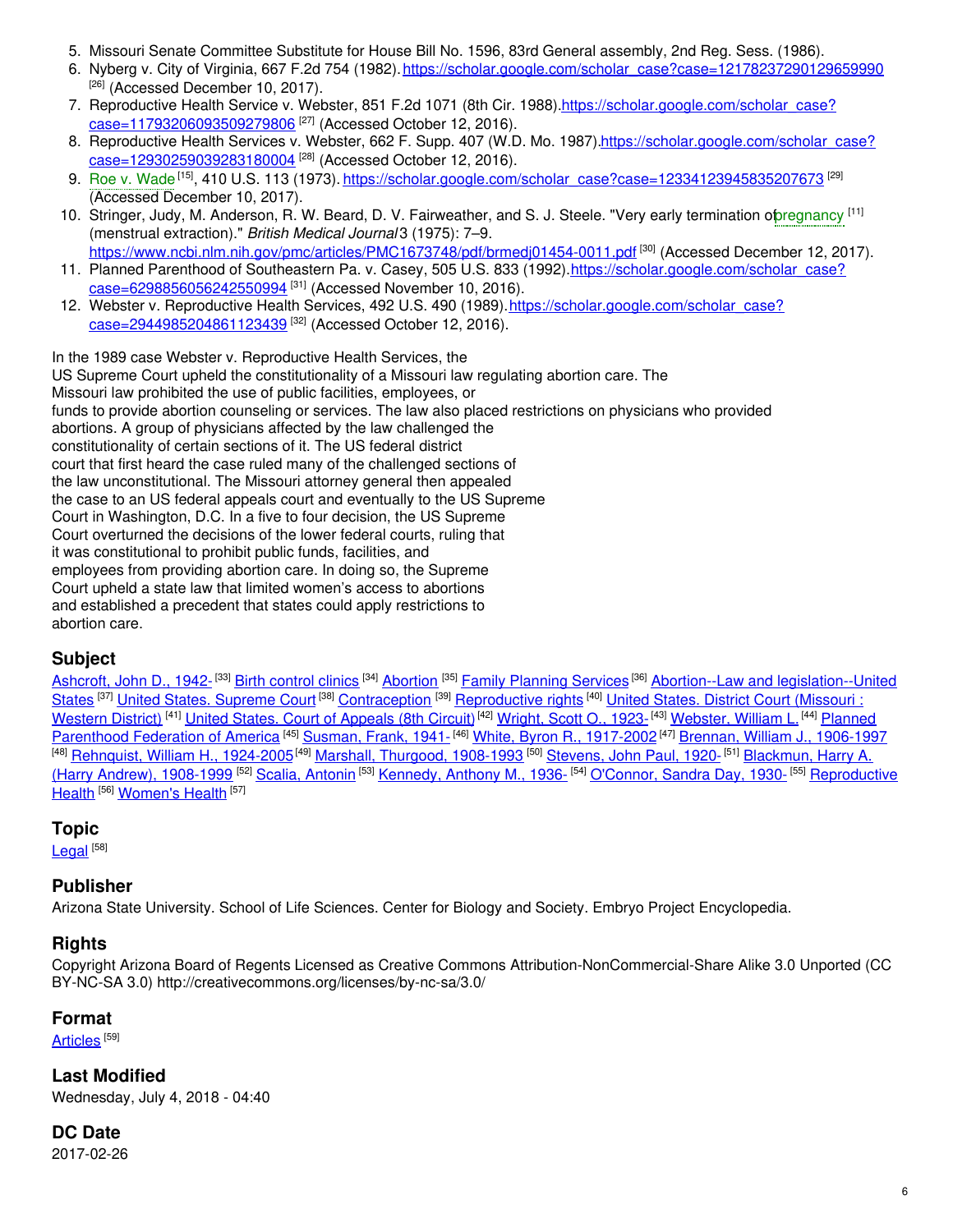# **DC Date Accessioned**

Monday, February 26, 2018 - 17:40

#### **DC Date Available**

Monday, February 26, 2018 - 17:40

#### **DC Date Created**

2017-02-26

o [Contact](https://embryo.asu.edu/contact) Us

© 2021 Arizona Board of Regents

The Embryo Project at Arizona State University, 1711 South Rural Road, Tempe Arizona 85287, United States

**Source URL:** https://embryo.asu.edu/pages/webster-v-reproductive-health-services-1989

**Links** [1] https://embryo.asu.edu/pages/webster-v-reproductive-health-services-1989 [2] https://embryo.asu.edu/search?text=Webster%20v.%20Reproductive%20Health%20Services%20%281989%29 [3] https://embryo.asu.edu/search?text=abortion [4] https://embryo.asu.edu/search?text=fetus [5] https://embryo.asu.edu/search?text=unborn%20child [6] https://embryo.asu.edu/search?text=conception [7] https://embryo.asu.edu/search?text=sperm [8] https://embryo.asu.edu/search?text=egg [9] https://embryo.asu.edu/search?text=viable [10] https://embryo.asu.edu/search?text=womb [11] https://embryo.asu.edu/search?text=pregnancy [12] https://embryo.asu.edu/search?text=viability [13] https://embryo.asu.edu/search?text=organization [14] https://embryo.asu.edu/search?text=gestation [15] https://embryo.asu.edu/search?text=Roe%20v.%20Wade [16] https://embryo.asu.edu/search?text=trimester [17] https://embryo.asu.edu/search?text=uterus [18] https://embryo.asu.edu/search?text=regulation [19] https://embryo.asu.edu/search?text=contraception [20] https://embryo.asu.edu/search?text=Griswold%20v.%20Connecticut [21] https://embryo.asu.edu/search?text=Cornell%20University [22] https://www.law.cornell.edu/constitution/eighth\_amendment [23] https://www.law.cornell.edu/wex/establishment\_clause [24] https://www.law.cornell.edu/constitution/first\_amendment [25] https://www.law.cornell.edu/constitution/amendmentxiv [26] https://scholar.google.com/scholar\_case?case=12178237290129659990 [27] https://scholar.google.com/scholar\_case?case=11793206093509279806 [28] https://scholar.google.com/scholar\_case?case=12930259039283180004 [29] https://scholar.google.com/scholar\_case?case=12334123945835207673 [30] https://www.ncbi.nlm.nih.gov/pmc/articles/PMC1673748/pdf/brmedj01454-0011.pdf [31] https://scholar.google.com/scholar\_case?case=6298856056242550994 [32] https://scholar.google.com/scholar\_case?case=2944985204861123439 [33] https://embryo.asu.edu/library-congress-subject-headings/ashcroft-john-d-1942 [34] https://embryo.asu.edu/library-congress-subject-headings/birth-control-clinics [35] https://embryo.asu.edu/library-congress-subject-headings/abortion [36] https://embryo.asu.edu/library-congress-subject-headings/family-planning-services [37] https://embryo.asu.edu/library-congress-subject-headings/abortion-law-and-legislation-united-states [38] https://embryo.asu.edu/library-congress-subject-headings/united-states-supreme-court-0 [39] https://embryo.asu.edu/library-congress-subject-headings/contraception [40] https://embryo.asu.edu/library-congress-subject-headings/reproductive-rights [41] https://embryo.asu.edu/library-congress-subject-headings/united-states-district-court-missouri-western-district [42] https://embryo.asu.edu/library-congress-subject-headings/united-states-court-appeals-8th-circuit [43] https://embryo.asu.edu/library-congress-subject-headings/wright-scott-o-1923 [44] https://embryo.asu.edu/library-congress-subject-headings/webster-william-l [45] https://embryo.asu.edu/library-congress-subject-headings/planned-parenthood-federation-america